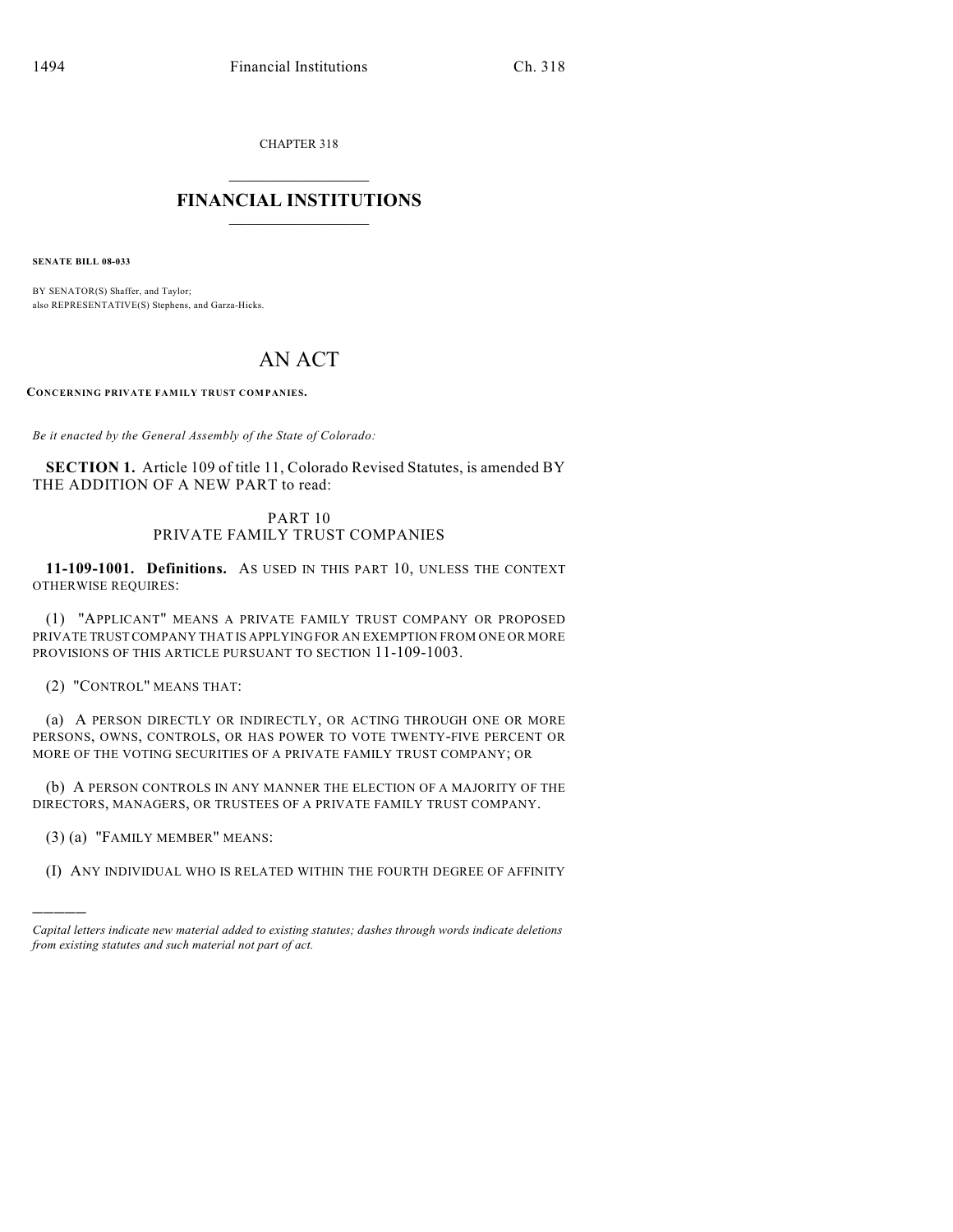OR CONSANGUINITY TO EACH INDIVIDUAL WHO OWNS AN INTEREST IN THE PRIVATE FAMILY TRUST COMPANY, REFERRED TO IN THIS SUBSECTION (3) AS THE "INDIVIDUAL FAMILY MEMBER";

(II) A SOLE PROPRIETORSHIP, PARTNERSHIP, JOINT VENTURE, ASSOCIATION, TRUST, ESTATE, BUSINESS TRUST, OR OTHER COMPANY OR CHARITABLE ORGANIZATION THAT IS AT LEAST EIGHTY PERCENT OWNED, DIRECTLY OR INDIRECTLY, BY ONE OR MORE INDIVIDUAL FAMILY MEMBERS AND HAS NO OTHER OWNERS OTHER THAN EMPLOYEE-OWNERS, AS DESCRIBED IN SUBPARAGRAPH (III) OF THIS PARAGRAPH (a), OR THAT EXCLUSIVELY BENEFITS AN INDIVIDUAL FAMILY MEMBER; OR

(III) ANY INDIVIDUAL WHO IS AN EMPLOYEE OF AND OWNS A MINORITY INTEREST IN AN ENTITY DESCRIBED IN SUBPARAGRAPH (II) OF THIS PARAGRAPH (a).

(b) IN DETERMINING WHETHER AN INDIVIDUAL IS A "FAMILY MEMBER" FOR THE PURPOSES OF THIS ARTICLE:

(I) IF MORE THAN ONE PERSON CONTROLS A PRIVATE FAMILY TRUST COMPANY OR ESTABLISHES A TRUST OR CORPORATION THAT CONTROLS A PRIVATE FAMILY TRUST COMPANY, ALL INDIVIDUALS WHO CONTROL THE PRIVATE FAMILY TRUST COMPANY MUST BE RELATED WITHIN THE SECOND DEGREE OF AFFINITY OR CONSANGUINITY;

(II) AN INDIVIDUAL SHALL BE DEEMED TO BE RELATED TO ANOTHER INDIVIDUAL IF HE OR SHE IS MARRIED TO, IS AN ANCESTOR OF, OR IS A DESCENDANT OF ANY ANCESTOR OF THE OTHER INDIVIDUAL.

(c) ADOPTED CHILDREN AND STEPCHILDREN SHALL BE TREATED THE SAME AS NATURAL CHILDREN FOR THE PURPOSE OF DETERMINING ANCESTORS AND DESCENDANTS.

(4) "PRIVATE FAMILY TRUST COMPANY" MEANS A TRUST COMPANY THAT IS PROHIBITED FROM TRANSACTING BUSINESS WITH THE GENERAL PUBLIC, IS EXCLUSIVELY OWNED BY ONE PERSON OR BY FAMILY MEMBERS, AND IS AUTHORIZED TO APPLY TO THE BANKING BOARD FOR AN EXEMPTION FROM CERTAIN PROVISIONS OF THIS ARTICLE PURSUANT TO SECTION 11-109-1003.

(5) (a) "TRANSACTING BUSINESS WITH THE GENERAL PUBLIC" MEANS CONDUCTING ANY SALES, SOLICITATIONS, ARRANGEMENTS, AGREEMENTS, OR TRANSACTIONS TO PROVIDE A TRUST OR OTHER BUSINESS SERVICE, REGARDLESS OF WHETHER THE CONDUCT IS PERFORMED FOR A FEE, COMMISSION, OR OTHER TYPE OF REMUNERATION, WITH ANY PERSON WHO IS NOT A FAMILY MEMBER.

(b) PURSUANT TO SECTION 11-102-104 (18) (a), THE BANKING BOARD HAS THE POWER TO DEFINE CIRCUMSTANCES THAT DO NOT CONSTITUTE TRANSACTING BUSINESS WITH THE GENERAL PUBLIC FOR THE PURPOSES OF THIS PART 10.

**11-109-1002. Compliance - prohibited transactions - certification - remedies.** (1) EXCEPT AS OTHERWISE PROVIDED IN SECTION 11-109-1003, A PRIVATE FAMILY TRUST COMPANY:

(a) SHALL COMPLY WITH THE PROVISIONS OF THIS ARTICLE;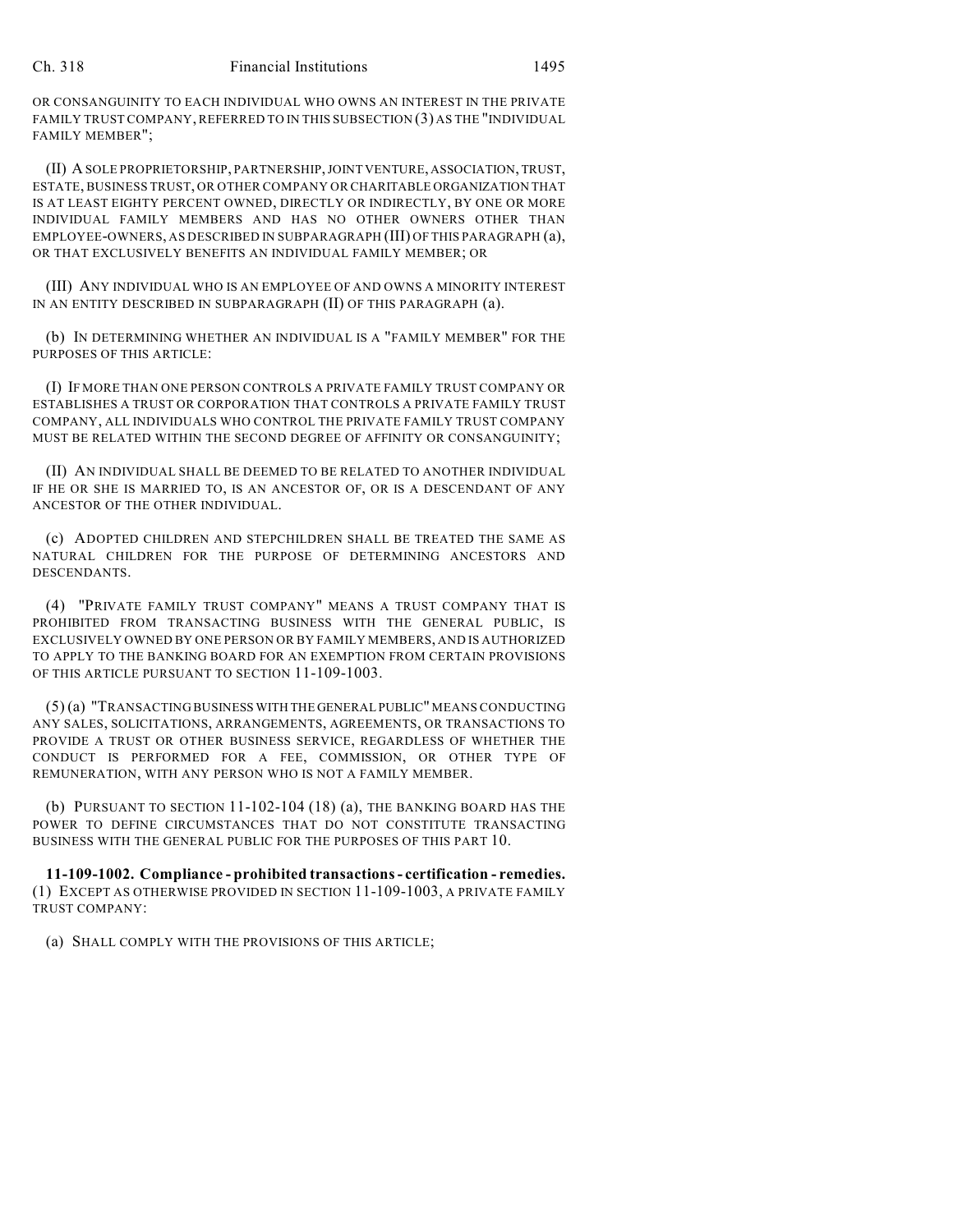(b) SHALL NOT TRANSACT BUSINESS WITH THE GENERAL PUBLIC;

(c) SHALL NOT MARKET OR ADVERTISE IN ANY WAY AND SHALL NOT HOLD ITSELF OUT AS PROVIDING SERVICES TO ANY PERSONS OTHER THAN FAMILY MEMBERS; AND

(d) SHALL PROVIDE SERVICES, DIRECTLY OR INDIRECTLY, ONLY TO FAMILY **MEMBERS** 

(2) PURSUANT TO SECTION 11-102-104 (18) (d) (III), A PRIVATE FAMILY TRUST COMPANY SHALL ANNUALLY SUBMIT TO THE BANKING BOARD A CERTIFICATION CONFIRMING THAT THE COMPANY IS COMPLYING WITH THE PROVISIONS OF THIS ARTICLE, EXCEPT FOR THOSE PROVISIONS FOR WHICH THE PRIVATE FAMILY TRUST COMPANY HAS RECEIVED AN EXEMPTION FROM THE BANKING BOARD PURSUANT TO SECTION 11-109-1003.

(3) IF A PRIVATE FAMILY TRUST COMPANY FAILS TO COMPLY WITH ONE OR MORE PROVISIONS OF THIS ARTICLE FOR WHICH THE PRIVATE FAMILY TRUST COMPANY DOES NOT POSSESS AN EXEMPTION PURSUANT TO SECTION 11-109-1003 OR ANY ORDER ISSUED BY THE BANKING BOARD CONSISTENT WITH THIS ARTICLE, THE BANKING BOARD MAY:

(a) INSTITUTE ANY ACTION OR REMEDY PRESCRIBED BY THIS ARTICLE OR ANY APPLICABLE RULE PROMULGATED BY THE BANKING BOARD; OR

(b) REVOKE THE CHARTER OF THE PRIVATE FAMILY TRUST COMPANY.

**11-109-1003. Exemptions from compliance - applications - investigations.** (1) A PRIVATE FAMILY TRUST COMPANY MAY BE EXEMPTED FROM COMPLIANCE WITH ONE OR MORE PROVISIONS OF THIS ARTICLE AS SPECIFIED IN RULES ADOPTED BY THE BANKING BOARD PURSUANT TO SECTION 11-102-104 (18) (c).

(2) AN APPLICANT MAY SUBMIT TO THE BANKING BOARD AN APPLICATION REQUESTING THAT THE BANKING BOARD, PURSUANT TO SECTION 11-102-104 (18) (b), GRANT THE APPLICANT A WHOLE OR PARTIAL EXEMPTION FROM COMPLIANCE WITH ONE OR MORE PROVISIONS OF THIS ARTICLE. THE APPLICATION SHALL BE SUBMITTED ON THE STANDARD APPLICATION FORM DEVELOPED BY THE BANKING BOARD PURSUANT TO SECTION 11-102-104 (18) (d) (I) (A) AND SHALL INCLUDE:

(a) A NONREFUNDABLE APPLICATION FEE IN AN AMOUNT TO BE DETERMINED BY THE BANKING BOARD PURSUANT TO SECTION  $11-102-104$  (18) (d) (I) (B);

(b) THE APPLICANT'S FINANCIAL STATEMENTS AS OF THE END OF THE MOST RECENT QUARTER OF THE CALENDAR YEAR AND THE MOST RECENT CALENDAR OR FISCAL YEAR END;

(c) A STATEMENT OF THE REASON FOR WHICH THE APPLICANT IS REQUESTING THE EXEMPTION;

(d) A STATEMENT THAT THE APPLICANT:

(I) IS NOT CURRENTLY TRANSACTING BUSINESS WITH THE GENERAL PUBLIC;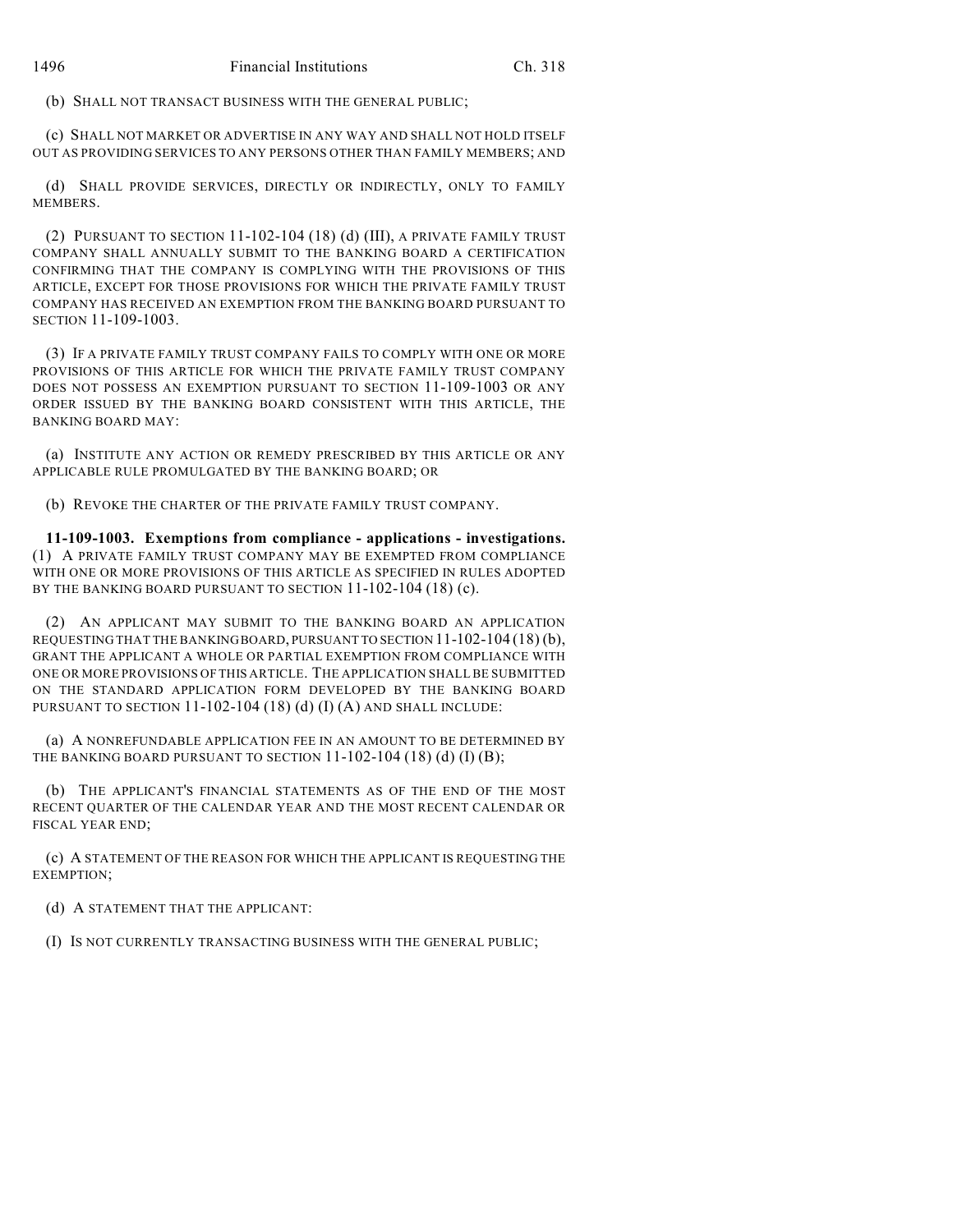(II) WILL NOT TRANSACT BUSINESS WITH THE GENERAL PUBLIC;

(III) WILL NOT MARKET OR ADVERTISE IN ANY WAY AND WILL NOT HOLD ITSELF OUT AS PROVIDING SERVICES TO ANY PERSONS OTHER THAN FAMILY MEMBERS; AND

(IV) WILL PROVIDE SERVICES, DIRECTLY OR INDIRECTLY, ONLY TO FAMILY MEMBERS;

(e) THE CURRENT STREET MAILING ADDRESS AND PHONE NUMBER OF THE PHYSICAL LOCATION IN THIS STATE AT WHICH THE APPLICANT WILL MAINTAIN ITS FINANCIAL RECORDS;

(f) A LIST OF THE SPECIFIC PROVISIONS OF THIS ARTICLE FOR WHICH THE APPLICANT IS REQUESTING AN EXEMPTION; AND

(g) ANY OTHER INFORMATION REQUESTED BY THE BANKING BOARD.

(3) UPON RECEIPT OF AN APPLICATION SUBMITTED BY AN APPLICANT PURSUANT TO SUBSECTION (2) OF THIS SECTION, THE BANKING BOARD MAY:

(a) GRANT THE EXEMPTION WHOLLY OR IN PART;

(b) AT THE EXPENSE OF THE APPLICANT, INVESTIGATE THE APPLICANT IN CONNECTION WITH THE REQUEST; OR

(c) REQUEST THAT THE APPLICANT SUBMIT ADDITIONAL INFORMATION TO ALLOW THE BANKING BOARD TO MAKE AN INFORMED DECISION.

(4) UNLESS AN APPLICATION SUBMITTED BY AN APPLICANT PURSUANT TO SUBSECTION (2) OF THIS SECTION PRESENTS NOVEL OR UNUSUAL QUESTIONS, THE BANKING BOARD SHALL EITHER APPROVE THE APPLICATION AND GRANT THE EXEMPTION WHOLLY OR IN PART OR SET A DATE FOR A HEARING CONCERNING THE APPLICATION NO LATER THAN SIXTY-ONE DAYS AFTER:

(a) THE BANKING BOARD RECEIVES THE APPLICATION; OR

(b) IN THE EVENT THAT THE BANKING BOARD REQUESTS ADDITIONAL INFORMATION PURSUANT TO PARAGRAPH (c) OF SUBSECTION (3) OF THIS SECTION, THE BANKING BOARD RECEIVES THE ADDITIONAL INFORMATION.

(5) THE BANKING BOARD MAY GRANT A WHOLE OR PARTIAL EXEMPTION TO AN APPLICANT ONLY IF THE BANKING BOARD DETERMINES THAT THE APPLICANT DOES NOT AND WILL NOT TRANSACT BUSINESS WITH THE GENERAL PUBLIC.

(6) IN GRANTING A WHOLE OR PARTIAL EXEMPTION PURSUANT TO THIS SECTION, THE BANKING BOARD MAY, IN ITS DISCRETION, ATTACH ANY CONDITIONS OR LIMITATIONS TO THE EXEMPTION THAT ARE CONSISTENT WITH THE PROVISIONS OF THIS ARTICLE.

**11-109-1004. Private family trust company names.** (1) THE NAME OF A PRIVATE FAMILY TRUST COMPANY SHALL NOT BE DECEPTIVELY SIMILAR TO THE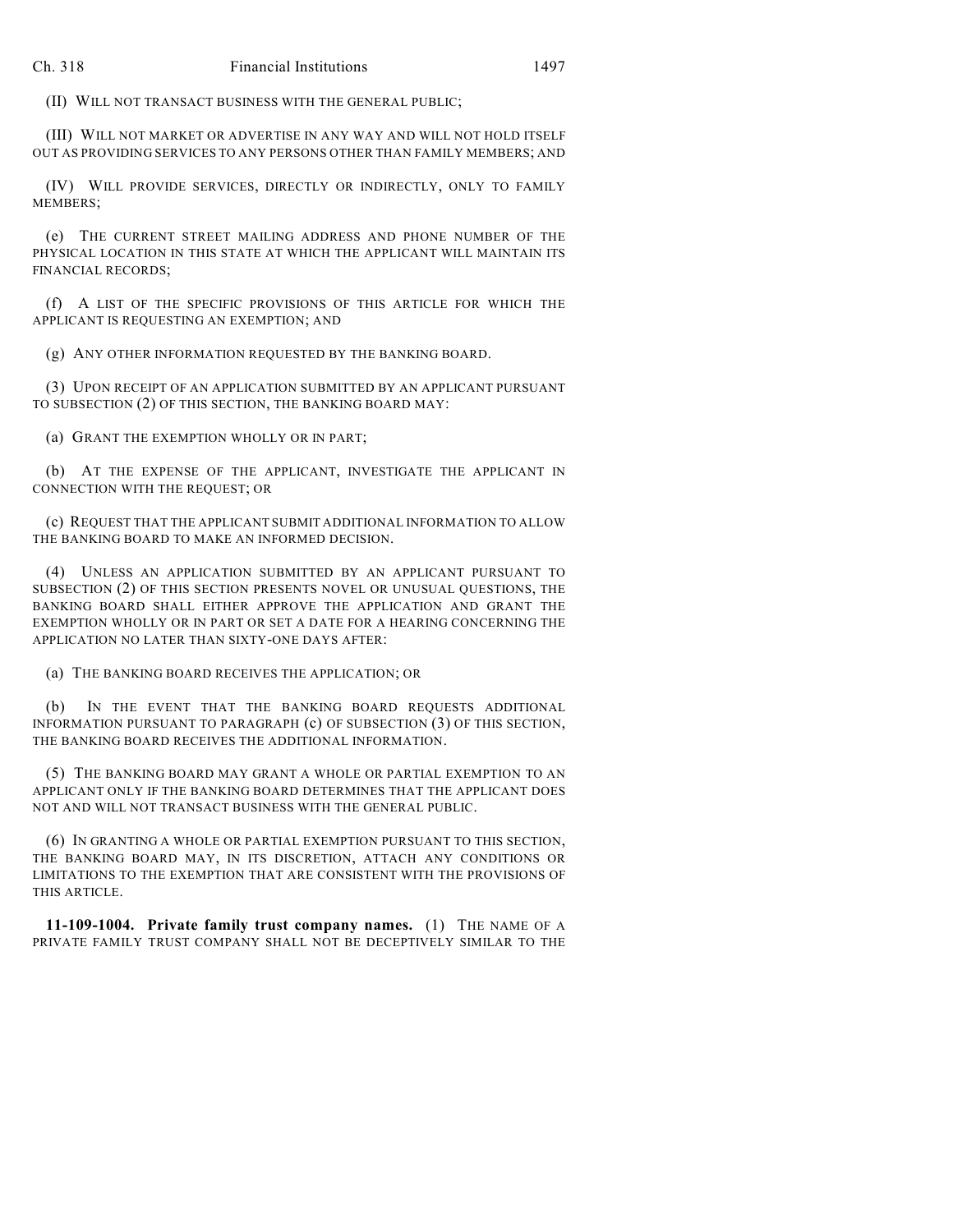NAME OF ANOTHER TRUST COMPANY OR PRIVATE FAMILY TRUST COMPANY.

(2) THE NAME OF A PRIVATE FAMILY TRUST COMPANY SHALL INCLUDE THE WORDS "PRIVATE" AND "FAMILY".

**11-109-1005. Change of control.** (1) A PERSON WHO CONTROLS A PRIVATE FAMILY TRUST COMPANY MAY SELL OR OTHERWISE TRANSFER CONTROL OF THE COMPANY THIRTY DAYS AFTER PROVIDING TO THE BANKING BOARD WRITTEN NOTICE OF HIS OR HER INTENT TO TRANSFER CONTROL OF THE COMPANY. THE NOTICE SHALL BE IN SUCH FORM AS THE BANKING BOARD MAY REQUIRE PURSUANT TO SECTION 11-102-104 (18) (d) (IV).

(2) IF A PERSON TRANSFERS CONTROL OF A PRIVATE FAMILY TRUST COMPANY PURSUANT TO SUBSECTION (1) OF THIS SECTION TO ANOTHER PERSON TO WHOM HE OR SHE IS RELATED WITHIN THE SECOND DEGREE OF AFFINITY OR CONSANGUINITY, ANY EXEMPTIONS THAT HAVE BEEN GRANTED TO THE PRIVATE FAMILY TRUST COMPANY BY THE BANKING BOARD PURSUANT TO SECTION 11-109-1003 SHALL REMAIN EFFECTIVE.

(3) IF A PERSON TRANSFERS CONTROL OF A PRIVATE FAMILY TRUST COMPANY PURSUANT TO SUBSECTION (1) OF THIS SECTION TO ANOTHER PERSON TO WHOM HE OR SHE IS NOT RELATED WITHIN THE SECOND DEGREE OF AFFINITY OR CONSANGUINITY, ANY EXEMPTIONS THAT HAVE BEEN GRANTED TO THE PRIVATE FAMILY TRUST COMPANY BY THE BANKING BOARD PURSUANT TO SECTION 11-109-1003 SHALL BE REVOKED UPON THE DATE THAT THE TRANSFER BECOMES EFFECTIVE. IF THE PERSON TO WHOM CONTROL OF THE PRIVATE FAMILY TRUST COMPANY IS TRANSFERRED WISHES TO RETAIN AN EXEMPTION THAT HAS BEEN GRANTED BY THE BANKING BOARD TO THE COMPANY PRIOR TO THE TRANSFER, HE OR SHE MUST SUBMIT AN APPLICATION FOR THE EXEMPTION PURSUANT TO SECTION 11-109-1003.

**11-109-1006. Revocation of exemption - notice - hearing.** (1) THE BANKING BOARD, IN ACCORDANCE WITH RULES PROMULGATED PURSUANT TO SECTION 11-102-104 (18) (d) (II), MAY REVOKE AN EXEMPTION GRANTED TO A PRIVATE FAMILY TRUST COMPANY PURSUANT TO SECTION 11-109-1003, WHICH ALSO SUBJECTS THE PRIVATE FAMILY TRUST COMPANY TO ADDITIONAL SECURITIES REGULATIONS.

(2) (a) IF THE BANKING BOARD RESOLVES TO REVOKE AN EXEMPTION GRANTED TO A PRIVATE FAMILY TRUST COMPANY PURSUANT TO SUBSECTION (1) OF THIS SECTION, IT SHALL NOTIFY THE PRIVATE FAMILY TRUST COMPANY IN WRITING OF THE REVOCATION. THE NOTICE SHALL STATE WITH REASONABLE CERTAINTY THE REASON FOR THE REVOCATION AND THE EFFECTIVE DATE OF THE REVOCATION. THE EFFECTIVE DATE SHALL BE NO LESS THAN TEN DAYS AFTER THE DATE THAT THE NOTICE IS MAILED OR DELIVERED TO THE PRIVATE FAMILY TRUST COMPANY.

(b) THE EXEMPTION REVOCATION SHALL BECOME EFFECTIVE UPON THE EFFECTIVE DATE, AS SPECIFIED IN PARAGRAPH (a) OF THIS SUBSECTION (2), UNLESS THE PRIVATE FAMILY TRUST COMPANY SUBMITS A WRITTEN REQUEST, BEFORE THE EFFECTIVE DATE, THAT THE BANKING BOARD HOLD A HEARING ON THE MATTER PURSUANT TO SUBSECTION (3) OF THIS SECTION.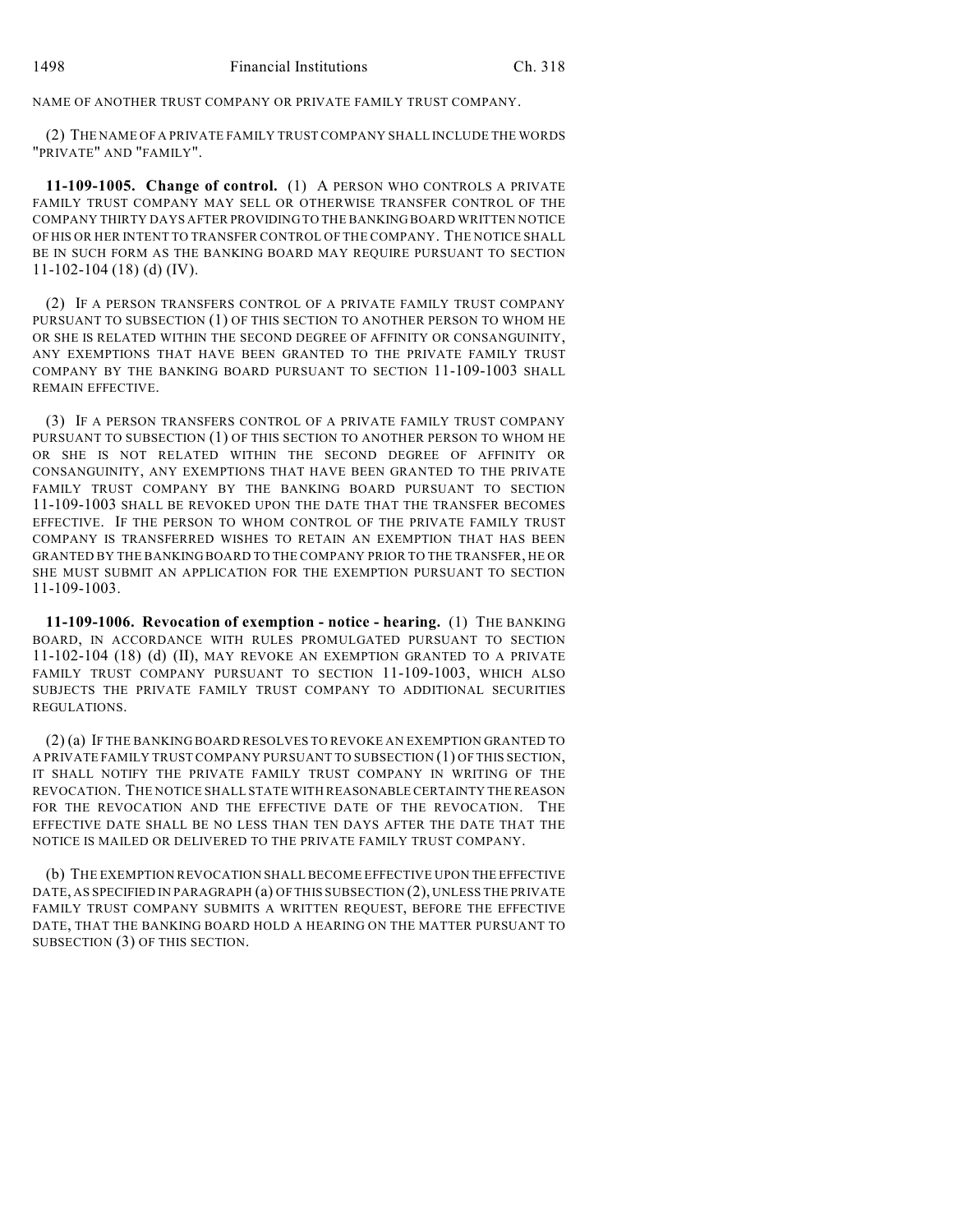## Ch. 318 Financial Institutions 1499

(3) (a) IF A PRIVATE FAMILY TRUST COMPANY, UPON RECEIVING NOTICE OF A REVOCATION, TIMELY REQUESTS A HEARING OF THE BANKING BOARD AS SPECIFIED IN SUBSECTION (2) OF THIS SECTION, THE BANKING BOARD SHALL CONDUCT A HEARING. AT THE HEARING, THE BANKING BOARD SHALL GRANT THE PRIVATE FAMILY TRUST COMPANY A REASONABLE OPPORTUNITY TO STATE THE REASON OR REASONS WHY THE EXEMPTION SHOULD NOT BE REVOKED. AT THE CONCLUSION OF THE HEARING, THE BANKING BOARD SHALL IMMEDIATELY UPHOLD OR WITHDRAW THE REVOCATION.

(b) IF, UPON THE CONCLUSION OF A HEARING GRANTED TO A PRIVATE FAMILY TRUST COMPANY PURSUANT TO PARAGRAPH (a) OF THIS SUBSECTION (3), THE BANKING BOARD UPHOLDS A REVOCATION OF AN EXEMPTION, THE EFFECTIVE DATE OF THE UPHELD REVOCATION SHALL BE TEN DAYS AFTER THE DATE OF THE HEARING. THE DECISION OF THE BANKING BOARD TO UPHOLD A REVOCATION SHALL BE FINAL AND NOT SUBJECT TO FURTHER APPEALS BY THE PRIVATE FAMILY TRUST COMPANY OR ANY OTHER PARTY.

**11-109-1007. Conversion to a public trust company.** (1) UPON SATISFACTION OF THE CONDITIONS DESCRIBED IN SUBSECTION (2) OF THIS SECTION, AND EXCEPT AS OTHERWISE PROVIDED IN SUBSECTIONS (3) TO (5) OF THIS SECTION, A PRIVATE FAMILY TRUST COMPANY MAY TERMINATE ITS STATUS AS A PRIVATE FAMILY TRUST COMPANY, CONVERT ITSELF TO A PUBLIC TRUST COMPANY, AND BEGIN TRANSACTING BUSINESS WITH THE GENERAL PUBLIC IN ACCORDANCE WITH THE PROVISIONS OF THIS ARTICLE.

(2) A PRIVATE FAMILY TRUST COMPANY THAT INTENDS TO TERMINATE ITS STATUS AS A PRIVATE FAMILY TRUST COMPANY, CONVERT ITSELF TO A PUBLIC TRUST COMPANY, AND BEGIN TRANSACTING BUSINESS WITH THE GENERAL PUBLIC SHALL SUBMIT NOTICE OF ITS INTENT IN WRITING TO THE BANKING BOARD IN A MANNER PRESCRIBED BY RULE OF THE BANKING BOARD ADOPTED PURSUANT TO SECTION 11-102-104 (18) (d) (V). EXCEPT AS DESCRIBED IN SUBSECTIONS (3) TO (5) OF THIS SECTION, THE COMPANY MAY BEGIN TRANSACTING BUSINESS WITH THE GENERAL PUBLIC THIRTY-ONE DAYS AFTER APPROVAL BY THE BANKING BOARD.

(3) UPON RECEIPT OF A NOTICE OF INTENT SUBMITTED BY A PRIVATE FAMILY TRUST COMPANY PURSUANT TO SUBSECTION (2) OF THIS SECTION, THE BANKING BOARD MAY:

(a) AT THE EXPENSE OF THE PRIVATE FAMILY TRUST COMPANY, INVESTIGATE THE PRIVATE FAMILY TRUST COMPANY IN CONNECTION WITH THE REQUEST;

(b) REQUEST THAT THE PRIVATE FAMILY TRUST COMPANY SUBMIT ADDITIONAL INFORMATION TO ALLOW THE BANKING BOARD TO MAKE AN INFORMED DECISION;

(c) ORDER THE COMPANY TO REFRAIN FROM TRANSACTING BUSINESS WITH THE GENERAL PUBLIC AS DESCRIBED IN SUBSECTION (4) OF THIS SECTION; OR

(d) SPECIFY A DATE UPON WHICH THE COMPANY MAY BEGIN TRANSACTING BUSINESS WITH THE GENERAL PUBLIC AS DESCRIBED IN SUBSECTION (5) OF THIS SECTION.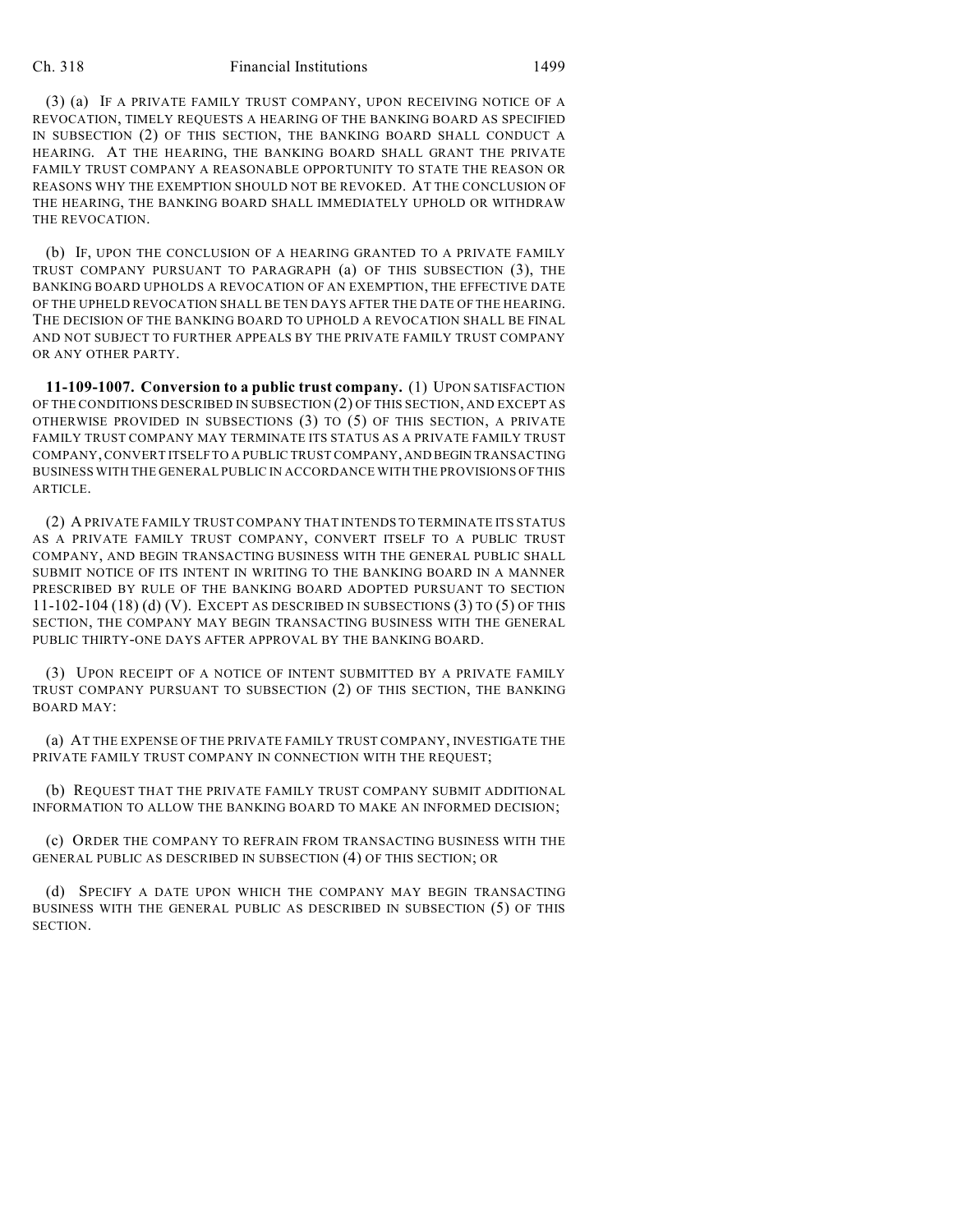(4) THE BANKING BOARD SHALL ORDER A COMPANY THAT HAS PROVIDED A NOTICE OF INTENT PURSUANT TO SUBSECTION (2) OF THIS SECTION TO REFRAIN FROM TRANSACTING BUSINESS WITH THE GENERAL PUBLIC IF THE BANKING BOARD DETERMINES THAT:

(a) THE COMPANY LACKS ADEQUATE FINANCIAL RESOURCES TO UNDERTAKE THE PROPOSED CONVERSION WITHOUT ADVERSELY AFFECTING THE COMPANY'S SAFETY OR SOUNDNESS;

(b) THE TRANSACTION OF BUSINESS WITH THE GENERAL PUBLIC BY THE COMPANY WOULD BE CONTRARY TO THE PUBLIC INTEREST; OR

(c) THE COMPANY WILL NOT BE IN COMPLIANCE, WHEN IT COMMENCES BUSINESS WITH THE GENERAL PUBLIC, WITH ANY PROVISION OF THIS ARTICLE FOR WHICH THE COMPANY HAS BEEN GRANTED AN EXEMPTION PURSUANT TO SECTION 11-109-1003.

(5) A PRIVATE FAMILY TRUST COMPANY THAT SUBMITTED A NOTICE OF INTENT AND HAS BEEN ORDERED BY THE BANKING BOARD TO REFRAIN FROM TRANSACTING BUSINESS WITH THE GENERAL PUBLIC PURSUANT TO SUBSECTION (4) OF THIS SECTION SHALL NOT BEGIN TRANSACTING BUSINESS WITH THE GENERAL PUBLIC UNTIL SUCH DATE AS THE BANKING BOARD SPECIFIES THAT THE COMPANY MAY BEGIN TO TRANSACT BUSINESS WITH THE GENERAL PUBLIC.

**SECTION 2.** 11-102-104, Colorado Revised Statutes, is amended BY THE ADDITION OF A NEW SUBSECTION to read:

**11-102-104. Powers and duties of banking board.** (18) (a) AS DESCRIBED IN SECTION 11-109-1001 (5) (b), THE BANKING BOARD MAY DEFINE CIRCUMSTANCES THAT DO NOT CONSTITUTE TRANSACTING BUSINESS WITH THE PUBLIC FOR THE PURPOSES OF PART 10 OF ARTICLE 109 OF THIS TITLE.

(b) AS DESCRIBED IN SECTION 11-109-1003, THE BANKING BOARD MAY GRANT A WHOLE OR PARTIAL EXEMPTION TO A PRIVATE FAMILY TRUST COMPANY OR PROPOSED PRIVATE FAMILY TRUST COMPANY FROM COMPLIANCE WITH ONE OR MORE PROVISIONS OF ARTICLE 109 OF THIS TITLE ONLY IF THE BANKING BOARD DETERMINES THAT THE PRIVATE FAMILY TRUST COMPANY OR PROPOSED PRIVATE FAMILY TRUST COMPANY DOES NOT AND WILL NOT TRANSACT BUSINESS WITH THE GENERAL PUBLIC.

(c) FOR THE PURPOSES OF SECTION 11-109-1003, THE BANKING BOARD SHALL PROMULGATE RULES SPECIFYING THE PROVISIONS OF ARTICLE 109 OF THIS TITLE WHICH A PRIVATE FAMILY TRUST COMPANY OR PROPOSED PRIVATE FAMILY TRUST COMPANY MAY OR MAY NOT REQUEST AN EXEMPTION FROM COMPLIANCE.

(d) THE BANKING BOARD SHALL PROMULGATE RULES TO ESTABLISH:

(I) PROCEDURES BY WHICH A PRIVATE FAMILY TRUST COMPANY OR PROPOSED PRIVATE FAMILY TRUST COMPANY MAY REQUEST AN EXEMPTION FROM COMPLIANCE WITH ONE OR MORE PROVISIONS OF ARTICLE 109 OF THIS TITLE PURSUANT TO SECTION 11-109-1003. THE PROCEDURES SHALL INCLUDE: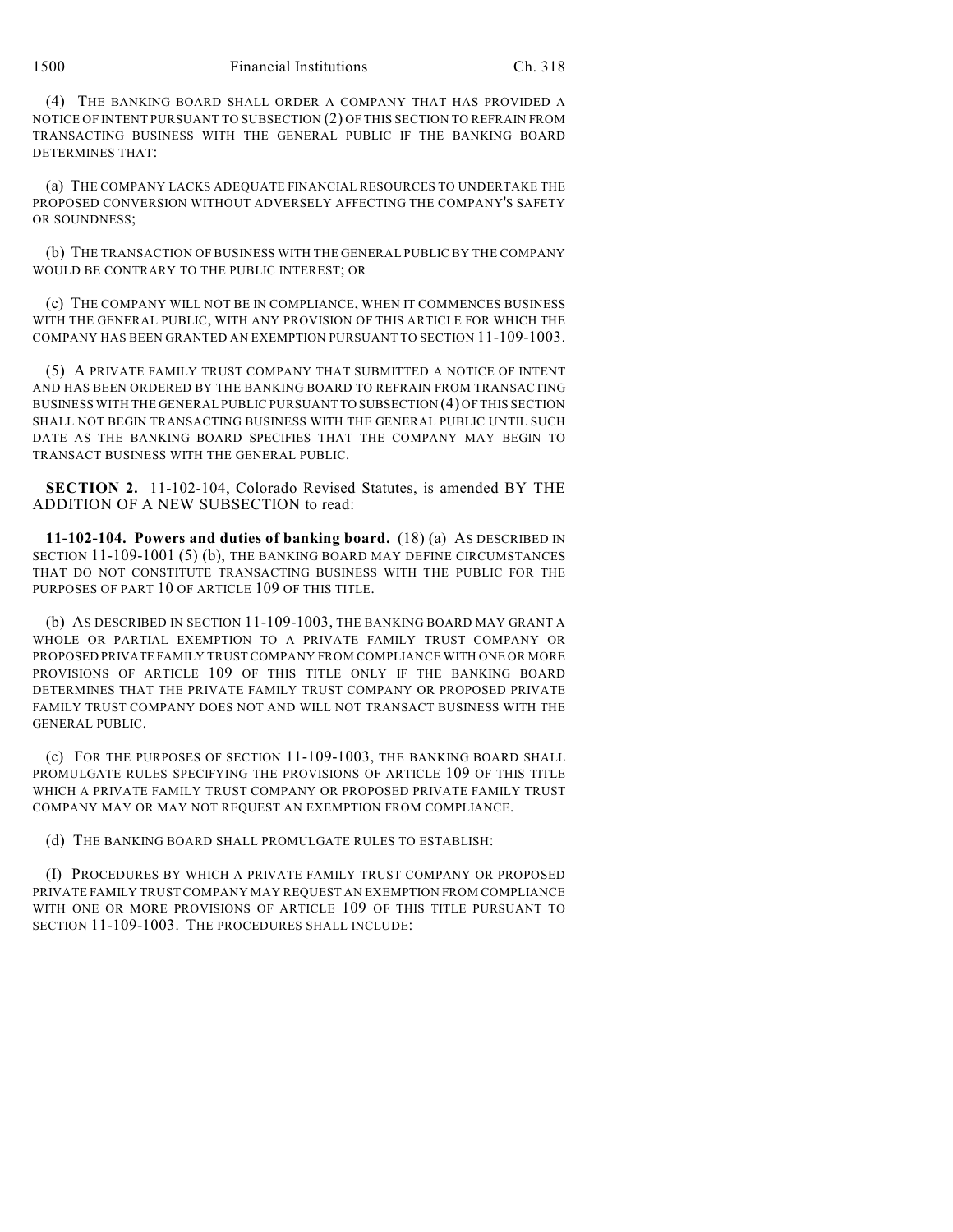(A) THE CREATION OF A STANDARD APPLICATION FORM TO BE USED BY A PRIVATE FAMILY TRUST COMPANY OR PROPOSED PRIVATE FAMILY TRUST COMPANY IN REQUESTING AN EXEMPTION; AND

(B) THE DESIGNATION OF AN APPLICATION FEE TO BE SUBMITTED BY A PRIVATE FAMILY TRUST COMPANY WITH EACH APPLICATION.

(II) CONDITIONS UNDER WHICH THE BANKING BOARD MAY REVOKE AN EXEMPTION GRANTED TO A PRIVATE FAMILY TRUST COMPANY OR PROPOSED PRIVATE FAMILY TRUST COMPANY PURSUANT TO SECTION 11-109-1003. THE CONDITIONS, AT A MINIMUM, SHALL INCLUDE THE FOLLOWING ACTS OR FAILURES TO ACT BY THE PRIVATE FAMILY TRUST COMPANY:

(A) MAKING A FALSE STATEMENT ON ANY DOCUMENT REQUIRED TO BE FILED PURSUANT TO ARTICLE 109 OF THIS TITLE OR BY ANY RULE PROMULGATED BY THE BANKING BOARD;

(B) FAILING TO SUBMIT TO OR COOPERATE WITH AN INVESTIGATION INITIATED BY THE BANKING BOARD PURSUANT TO SECTION 11-109-1003 (3) (b);

(C) WITHHOLDING ANY INFORMATION FROM THE BANKING BOARD OR THE COMMISSIONER; OR

(D) VIOLATING ANY PROVISION OF ARTICLE 109 OF THIS TITLE FOR WHICH THE PRIVATE FAMILY TRUST COMPANY DOES NOT POSSESS AN EXEMPTION GRANTED BY THE BANKING BOARD PURSUANT TO SECTION 11-109-1003.

(III) PROCEDURES BY WHICH A PRIVATE FAMILY TRUST COMPANY, PURSUANT TO SECTION 11-109-1002 (2), IS TO CERTIFY THAT IT IS COMPLYING WITH THE PROVISIONS OF ARTICLE 109 OF THIS TITLE, EXCEPT FOR THOSE PROVISIONS FOR WHICH THE PRIVATE FAMILY TRUST COMPANY HAS RECEIVED AN EXEMPTION FROM THE BANKING BOARD PURSUANT TO SECTION 11-109-1003.

(IV) PROCEDURES BY WHICH A PERSON WHO WANTS TO TRANSFER CONTROL OF A PRIVATE FAMILY TRUST COMPANY PURSUANT TO SECTION 11-109-1005 IS TO PROVIDE TO THE BANKING BOARD WRITTEN NOTICE OF HIS OR HER INTENT TO TRANSFER CONTROL OF THE COMPANY. THE PROCEDURES SHALL INCLUDE MINIMUM REQUIREMENTS FOR THE FORM OF THE NOTICE OF INTENT.

(V) PROCEDURES BY WHICH A PRIVATE FAMILY TRUST COMPANY THAT INTENDS TO TERMINATE ITS STATUS AS A PRIVATE FAMILY TRUST COMPANY, CONVERT ITSELF TO A PUBLIC TRUST COMPANY, AND START TRANSACTING BUSINESS WITH THE GENERAL PUBLIC PURSUANT TO SECTION 11-109-1007 IS TO SUBMIT NOTICE OF ITS INTENT IN WRITING TO THE BANKING BOARD. THE PROCEDURES SHALL INCLUDE:

(A) THE CREATION OF A FORM TO BE USED BY A PRIVATE FAMILY TRUST COMPANY FOR THIS PURPOSE THAT REQUIRES THE INCLUSION OF THE NAME OF THE PRIVATE FAMILY TRUST COMPANY; AN ACKNOWLEDGMENT THAT ANY EXEMPTION GRANTED BY THE BANKING BOARD PURSUANT TO SECTION 11-109-1003 OR OTHERWISE APPLICABLE TO THE PRIVATE FAMILY TRUST COMPANY WILL BECOME INAPPLICABLE UPON THE TERMINATION OF THE COMPANY'S STATUS AS A PRIVATE FAMILY TRUST